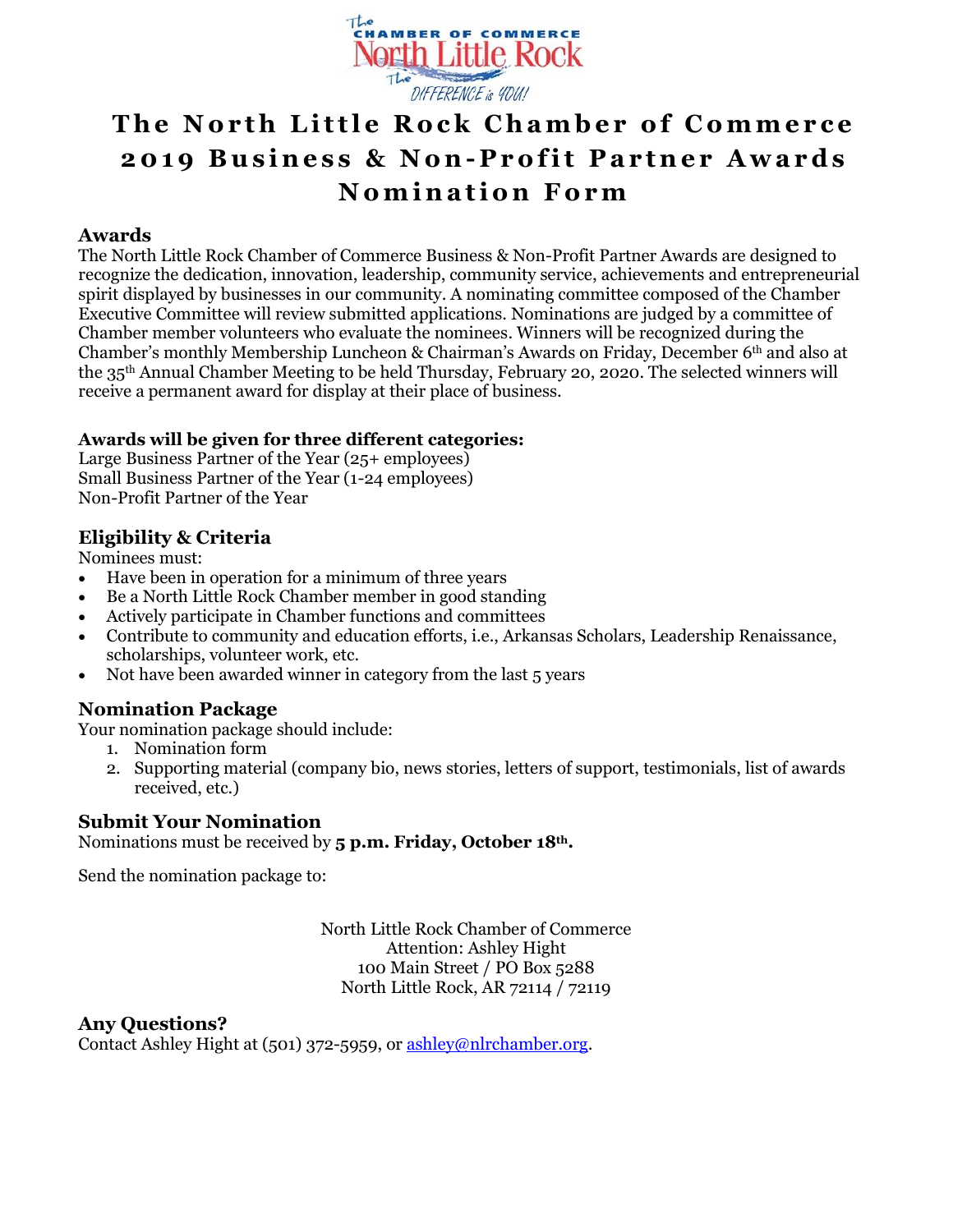

# **The North Little Rock Chamber of Commerce 201 9 B u s i n e s s & N o n- P r o f i t P a r t n e r A w a r d s Nomination Form**

#### **Select the Award:**

\_\_\_ Large Business Partner of the Year (25+ employees)

\_\_\_ Small Business Partner of the Year (1-24 employees)

\_\_\_ Non-Profit Partner of the Year

## **Company Information:**

| <b>General Information:</b>                                                                               |                                                                                                              |                                                           |  |
|-----------------------------------------------------------------------------------------------------------|--------------------------------------------------------------------------------------------------------------|-----------------------------------------------------------|--|
| Number of Years in Business: ________                                                                     |                                                                                                              | Number of Employees:                                      |  |
| Number of Years Business has been a North Little Rock Chamber of Commerce Member: _______                 |                                                                                                              |                                                           |  |
| In what industry is the business and what are the principal products and/or services?                     |                                                                                                              |                                                           |  |
| What Chamber functions and committees does the business actively support and participate in?              |                                                                                                              |                                                           |  |
|                                                                                                           |                                                                                                              |                                                           |  |
| How has the business supported the Chamber and community? (e.g. serve on committees/board,                |                                                                                                              |                                                           |  |
|                                                                                                           |                                                                                                              |                                                           |  |
| Please provide a brief history of the business (e.g. how it started, major changes, developments, awards) |                                                                                                              |                                                           |  |
|                                                                                                           |                                                                                                              |                                                           |  |
|                                                                                                           |                                                                                                              | <u> 2008 - Johann Stoff, amerikansk politik (d. 1982)</u> |  |
|                                                                                                           | Please submit by October 18th to:<br>North Little Rock Chamber of Commerce<br><b>Attention: Ashley Hight</b> |                                                           |  |

100 Main Street / PO Box 5288 North Little Rock, AR 72114 / 72119